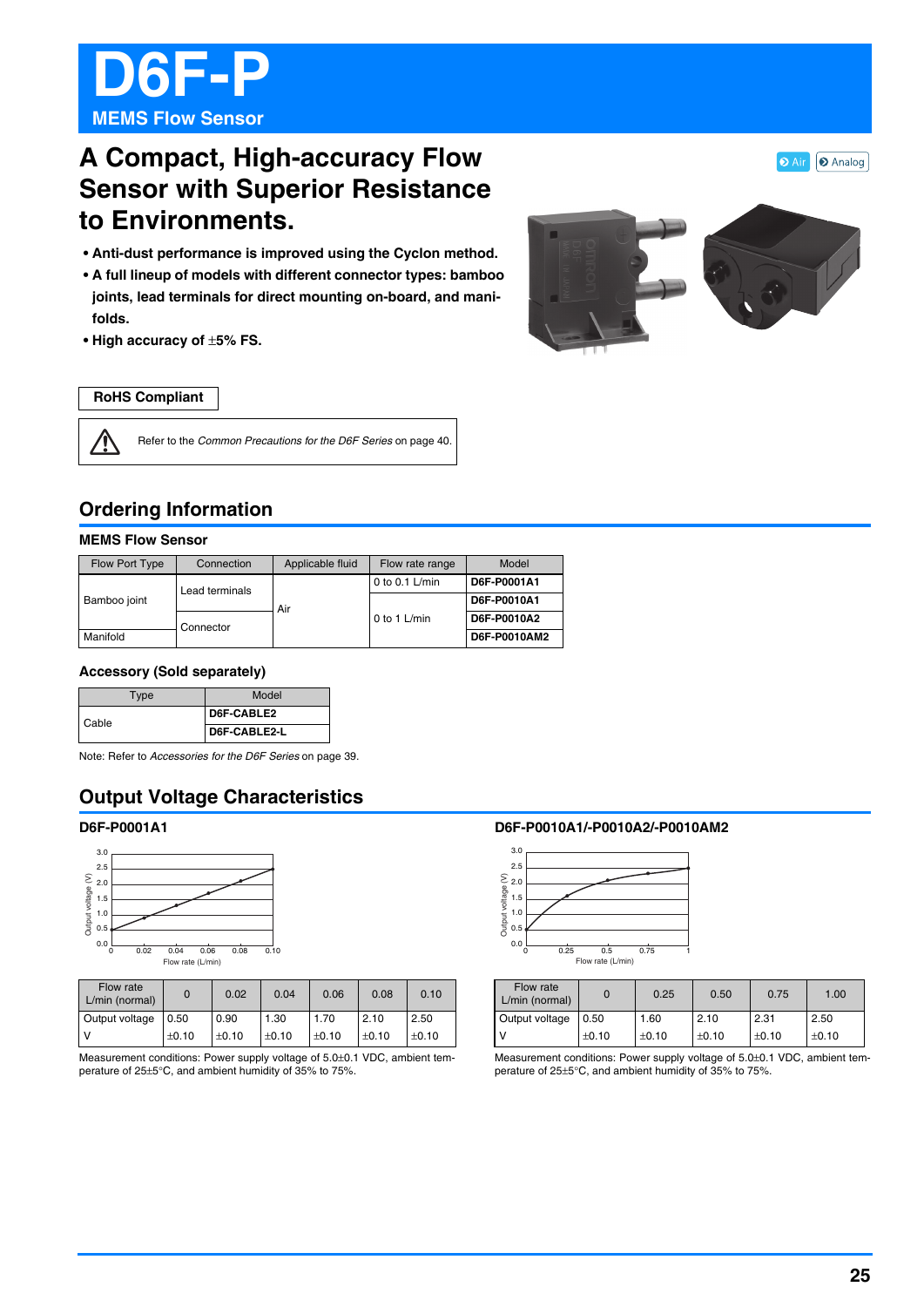## **Characteristics/Performance**

| Model                               | D6F-P0001A1                                                                                                  | D6F-P0010A1    | D6F-P0010A2 | D6F-P0010AM2     |  |
|-------------------------------------|--------------------------------------------------------------------------------------------------------------|----------------|-------------|------------------|--|
| Flow Range (See note 1.)            | 0 to 0.1 $L/min$                                                                                             | 0 to 1 $L/min$ |             |                  |  |
| Calibration Gas (See note 2.)       | Air                                                                                                          |                |             |                  |  |
| Flow Port Type                      | Bamboo joint                                                                                                 | Manifold       |             |                  |  |
|                                     | Maximum outside diameter: 4.9 mm. minimum outside diameter: 4.0 mm                                           |                |             |                  |  |
| <b>Electrical Connection</b>        | Lead terminals<br>Three-pin connector                                                                        |                |             |                  |  |
| <b>Power Supply</b>                 | 4.75 to 5.25 VDC                                                                                             |                |             |                  |  |
| <b>Current Consumption</b>          | 15 mA max, with no load and a Vcc of 5.0 V                                                                   |                |             |                  |  |
| <b>Output Voltage</b>               | 0.5 to 2.5 VDC (Load resistance: 10 k $\Omega$ )                                                             |                |             |                  |  |
| Accuracy                            | $\pm 5\%$ FS (25 $\degree$ C characteristic)                                                                 |                |             |                  |  |
| Repeatability (See note 3.)         | $+1.0\%$ FS<br>$+0.4\%$ FS                                                                                   |                |             |                  |  |
| Output Voltage (Max.)               | 3.1 VDC (Load resistance: 10 k $\Omega$ )                                                                    |                |             |                  |  |
| Output Voltage (Min.)               | 0 VDC (Load resistance: 10 k $\Omega$ )                                                                      |                |             |                  |  |
| Rated Power Supply Voltage          | 10 VDC                                                                                                       |                |             |                  |  |
| <b>Rated Output Voltage</b>         | 4 VDC                                                                                                        |                |             |                  |  |
| Case                                | PBT                                                                                                          |                |             |                  |  |
| Degree of Protection                | IEC IP40 (Excluding tubing sections.)                                                                        |                |             |                  |  |
| Withstand Pressure (See note 3.)    | 50 kPa                                                                                                       |                |             |                  |  |
| Pressure Drop (See note 3.)         | 0.005 kPa                                                                                                    | 0.19 kPa       |             | 0.67 kPa         |  |
| Operating Temperature (See note 4.) | $-10$ to $+60^{\circ}$ C                                                                                     |                |             |                  |  |
| Operating Humidity (See note 4.)    | 35% to 85%                                                                                                   |                |             |                  |  |
| Storage Temperature (See note 4.)   | $-40$ to $+80^{\circ}$ C                                                                                     |                |             |                  |  |
| Storage Humidity (See note 4.)      | 35% to 85%                                                                                                   |                |             |                  |  |
| <b>Temperature Characteristics</b>  | $\pm 5\%$ FS for 25°C characteristic at an ambient temperature of -10 to +60°C                               |                |             |                  |  |
| <b>Insulation Resistance</b>        | Between Sensor outer cover and lead terminals: $20 M\Omega$ min. (at 500 VDC)                                |                |             |                  |  |
| <b>Dielectric Strength</b>          | Between Sensor outer cover and lead terminals: 500 VAC, 50/60 Hz min. for 1 min (leakage current: 1 mA max.) |                |             |                  |  |
| Weight                              | 8.5 <sub>q</sub>                                                                                             |                |             | 8.0 <sub>q</sub> |  |

Note: 1. Volumetric flow rate at 0°C, 101.3 kPa.

Note: 2. Dry gas. (must not contain large particles, e.g., dust, oil, or mist.)

Note: 3. Reference (typical)

Note: 4. With no condensation or icing.

## **Tubing**

You can measure large flows by mounting the Sensor on a bypass.